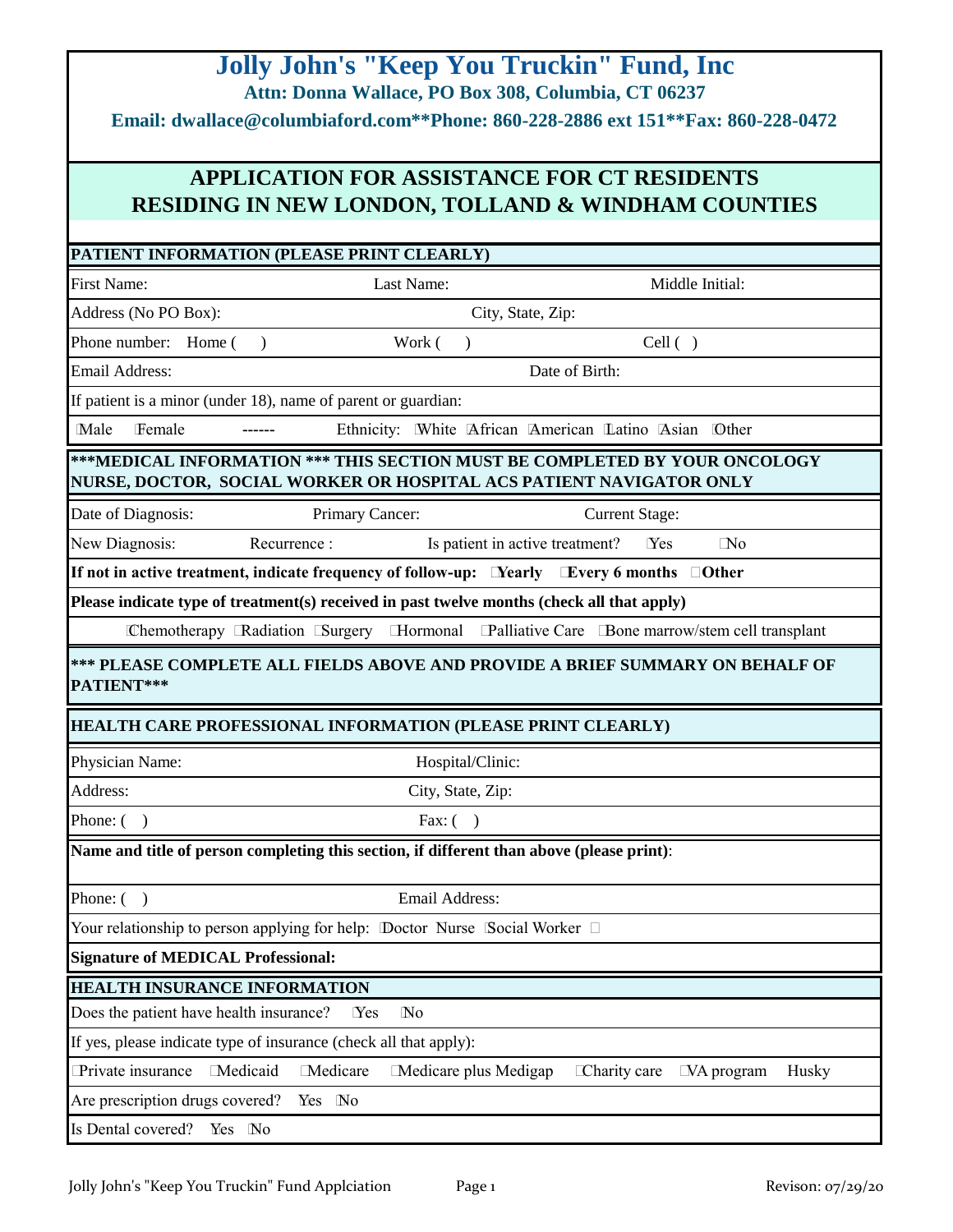| <b>Jolly John's "Keep You Truckin" Fund, Inc.</b>                                                                                                                                                                                                                                                                                                                          |  |  |  |
|----------------------------------------------------------------------------------------------------------------------------------------------------------------------------------------------------------------------------------------------------------------------------------------------------------------------------------------------------------------------------|--|--|--|
| Attn: Donna Wallace, PO Box 308, Columbia, CT 06237                                                                                                                                                                                                                                                                                                                        |  |  |  |
| Email: dwallace@columbiaford.com**Phone: 860-228-2886 ext 151**Fax: 860-228-0472                                                                                                                                                                                                                                                                                           |  |  |  |
| <b>APPLICATION FOR ASSISTANCE FOR CT RESIDENTS</b>                                                                                                                                                                                                                                                                                                                         |  |  |  |
| <b>RESIDING IN NEW LONDON, TOLLAND &amp; WINDHAM COUNTIES</b>                                                                                                                                                                                                                                                                                                              |  |  |  |
| <b>HOUSEHOLD FINANCIAL INFORMATION</b>                                                                                                                                                                                                                                                                                                                                     |  |  |  |
| Number of people in household:<br>Is patient currently employed?<br>Yes No                                                                                                                                                                                                                                                                                                 |  |  |  |
| Family Income Sources (please check all that apply):                                                                                                                                                                                                                                                                                                                       |  |  |  |
| [Social Security (retirement) [Salary Pension Unemployment Public Assistance [Short-term Disability                                                                                                                                                                                                                                                                        |  |  |  |
| <b>SSD</b> (Disability)<br><b>SSI</b><br>Family/friends provide support<br>□ Other - specify                                                                                                                                                                                                                                                                               |  |  |  |
| Acceptable proof of income:**                                                                                                                                                                                                                                                                                                                                              |  |  |  |
| First two pages of signed copy of income tax return (you may blacken social security #)                                                                                                                                                                                                                                                                                    |  |  |  |
| <b>OR</b>                                                                                                                                                                                                                                                                                                                                                                  |  |  |  |
| If you do not file a tax return: Copies of most recent pay check, unemployment check,                                                                                                                                                                                                                                                                                      |  |  |  |
| SSI, SSD, public assistance benefit notification                                                                                                                                                                                                                                                                                                                           |  |  |  |
| <b>Total Annual Family Income</b><br>\$                                                                                                                                                                                                                                                                                                                                    |  |  |  |
| *** Application will not be processed if this information is not provided***                                                                                                                                                                                                                                                                                               |  |  |  |
| FINANCIAL ASSISTANCE NEEDS (PLEASE CIRLCE ALL THAT APPLY)                                                                                                                                                                                                                                                                                                                  |  |  |  |
| **I need help with the following cancer-related Living/Medical expenses.                                                                                                                                                                                                                                                                                                   |  |  |  |
| Wility Bill Insurance Deductible Insurance Payment Medical Bill Dental Bill<br>Mortgage<br>Rent<br>Mastectomy Bras Other                                                                                                                                                                                                                                                   |  |  |  |
| ** Copies of most recent lease, billiing statements and a complete W9 for each entity you are requesting payment to                                                                                                                                                                                                                                                        |  |  |  |
| Relationship to person applying for help:                                                                                                                                                                                                                                                                                                                                  |  |  |  |
| <b>Self</b><br>Health care professional<br>Family member/caregiver<br>$\square$ Spouse                                                                                                                                                                                                                                                                                     |  |  |  |
| I hereby acknowledge and represent the information provided is true, correct and complete to the best of my<br>knowledge. I further understand that false information constitutes grounds for refusal of Jolly John's "Keep You<br>Truckin'' Fund. By way of my signature I attest that any financial assistance provided will be used for the expense<br>indicated above. |  |  |  |
| <b>Patient Signature:</b>                                                                                                                                                                                                                                                                                                                                                  |  |  |  |
| ***** All expenses will be paid by check directly to the service provider from fund.*****                                                                                                                                                                                                                                                                                  |  |  |  |
| Please be aware that funds are limited and based on availability as well as on meeting eligibility requirements.                                                                                                                                                                                                                                                           |  |  |  |
| Date Received:                                                                                                                                                                                                                                                                                                                                                             |  |  |  |
| <b>Approved or Denied Date:</b>                                                                                                                                                                                                                                                                                                                                            |  |  |  |